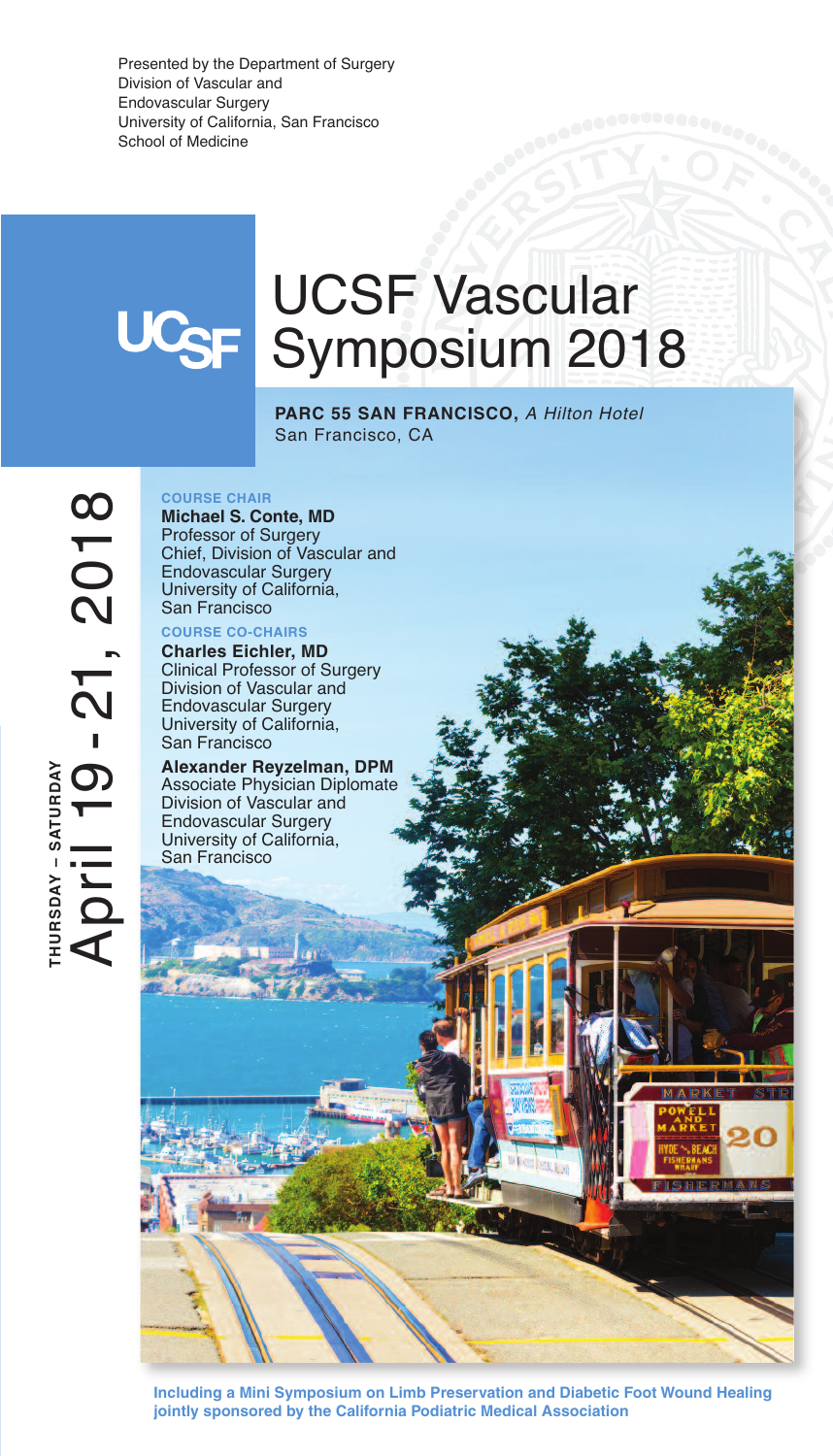# UCSF Vascular UC<sub>SF</sub> Symposium 2018

The landscape of vascular disease management continues to evolve with advancing technologies, data from clinical trials, and registries, all within the shifting paradigms of affordable care. How do we continue to offer the best modalities for our patients, practice evidence-based and cost-effective care, and begin to understand population-based disease management?

This year's Vascular Symposium will address the intersection of technology and evidence, probe the algorithms of experts regarding treatment selection, and review the current existing practice guidelines in each disease area. We will again highlight a Mini-Symposium on advanced limb salvage, bringing a multi-disciplinary panel of experts with an interactive program of cases and didactics.

### **GREENER MEETING**

We're saving paper! The syllabus will be available electronically one week prior to the course.

## **OBJECTIVES**

Upon completion of this activity an attendee will be able to:

- Improve practice through awareness of the factors and techniques which will reduce failure rates of peripheral vascular interventions;
- Improve diagnosis and treat thoracic and abdominal aortic aneurysms by both open and endovascular techniques;
- Take steps to provide the optimal conditions for the healing of diabetic foot ulcers.

#### **Parc 55 San Francisco, A Hilton Hotel** San Francisco, CA

#### **ACCREDITATION**

The University of California, San Francisco School of Medicine (UCSF) is accredited by the Accreditation Council for Continuing Medical Education to provide continuing medical education for physicians.

UCSF designates this live activity for a maximum of **21.50** *AMA PRA Category 1 CreditsTM*. *Physicians should claim only the credit commensurate with the extent of their participation in the activity.*

This CME activity meets the requirements under California Assembly Bill 1195, continuing education and cultural and linguistic competency.

#### **Nurses**

For the purpose of recertification, the American Nurses Credentialing Center accepts *AMA PRA Category 1 Credit TM* issued by organizations accredited by the ACCME.

**Physician Assistants** AAPA accepts

category 1 credit from AOACCME, Prescribed credit from AAFP, and *AMA PRA Category 1 Credit TM* from organizations accredited by the ACCME.

#### **Pharmacy**

The California Board of Pharmacy accepts as continuing professional education those courses that meet the standard of relevance to pharmacy practice and have been approved for *AMA PRA Category 1 Credit TM*.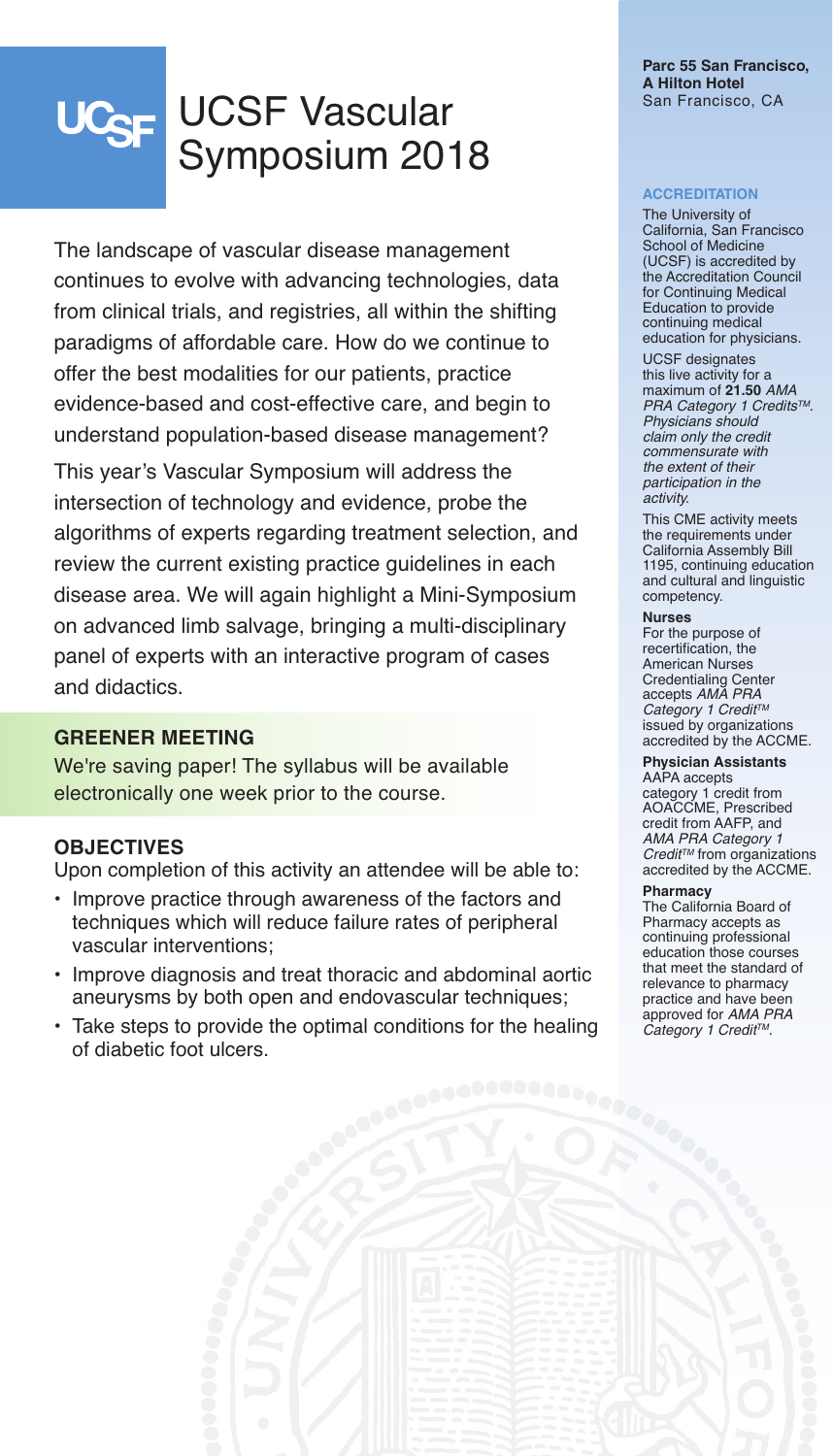#### **COURSE CHAIRS**

**Michael S. Conte, MD** Professor of Surgery and Chief, Division of Vascular and Endovascular Surgery

**Charles Eichler, MD** Professor of Surgery Division of Vascular and Endovascular Surgery

**Alexander Reyzelman, DPM** Associate Physician Diplomate Division of Vascular and Endovascular Surgery

#### **COURSE FACULTY**

(University of California, San Francisco unless indicated)

**Timothy Chuter, MD** Professor of Surgery, Division of Vascular and Endovascular Surgery

**Monara Dini, MD** Assistant Professor of Orthopaedics, Zuckerberg San Francisco General/ UCSF Orthopaedic Trauma Institute

**Warren Gasper, MD** Assistant Professor of Surgery, Division of Vascular and Endovascular Surgery

**Marlene Grenon, MD** Associate Professor of Surgery, Division of Vascular and Endovascular Surgery

**Jade S. Hiramoto, MD** Associate Professor of Surgery, Division of Vascular and Endovascular Surgery

**Ryan Kohlbrenner, MD** Assistant Professor of Interventional Radiology, Department of Radiology and Biomedical Imaging

**Kanti Kolli, MD** Assistant Professor of Radiology

**Adam Oskowitz, MD, PhD** Assistant Professor of Surgery, Division of Vascular and Endovascular Surgery

**Joseph H. Rapp, MD** Professor Emeritus of Surgery, Division of Vascular and Endovascular Surgery

**Linda M. Reilly, MD** Professor of Surgery, Division of Vascular and Endovascular Surgery

**Ahmed Shalabi, MD** Assistant Professor of Anesthesia Chief of Vascular Anesthesia

**Shant Vartanian, MD** Assistant Professor of Surgery, Division of Vascular and Endovascular Surgery

#### **VISITING FACULTY**

**George Andros, MD, FACS, FRCS** Medical Director Amputation Prevention Center, Valley Presbyterian Hospital

Van Nuys, CA

**David G. Armstrong, DPM, MD, PhD** Professor of Surgery and Director, Southern Arizona Limb Salvage Alliance (SALSA), University of Arizona College of Medicine Tucson, AZ

**Ehrin J. Armstrong, MD, MSc** Associate Professor of Medicine University of Colorado; Director, Interventional Cardiology, Denver VA Medical Center Denver, CO

**Ronald M. Fairman, MD** The Clyde F. Barker - William Maul Measey Professor of Surgery; Chief, Division of Vascular Surgery and Endovascular Therapy; Vice-Chairman for Clinical Affairs, Department of Surgery; Professor of Surgery in Radiology Hospital of the University of Pennsylvania Philadelphia, PA

**Patrick Geraghty, MD** Professor of Surgery and Radiology Washington University, St. Louis, MO

**Sukgu Han, MD** Assistant Professor of Clinical Surgery Keck School of Medicine University of Southern California

**Warren Joseph, DPM** Podiatric and Infectious Diseases Attending Roxborough Memorial Hospital in Philadelphia and Coatesville VA Medical Center

**John Laird, MD** Interventional Cardiologist Adventist Healthcare St. Helena, CA

**John S. Lane MD** Professor of Surgery; Acting Chief, Division of Vascular and Endovascular Surgery University of California, San Diego

**Charmaine E. Lok, MD, MSc, FRCP(C)** Professor of Medicine, University of Toronto Medical Director Renal Management Clinics and

Hemodialysis Program University Health Network

**WINNING THEM** 

#### **VISITING FACULTY (CONT'D) Joseph V. Lombardi, MD, FACS**

Professor & Chief, Division of Vascular and Endovascular Surgery, Cooper Medical School of Rowan University; Director, Cooper Aortic Center Philadelphia, PA

**Miguel Montero-Baker, MD** Associate Professor of Surgery, Division of Vascular Surgery and Endovascular Therapy Baylor College of Medicine Houston, TX

**Gregory Piazza, MD, MS** Staff Physician, Cardiovascular Division, Brigham and Women's Hospital Assistant Professor of Medicine, Harvard Medical School Boston, MA

#### **David Rigberg, MD**

Clinical Professor of Surgery, Division of Vascular Surgery, UCLA, David Geffen School of Medicine, Los Angeles, CA

**Russell H. Samson MD, FACS, RVT** Clinical Professor of Surgery (Vascular), Florida State University Medical School President, Mote Vascular Foundation, Inc.; Attending Surgeon, Sarasota Vascular Specialists Tallahassee, FL

**Rajabrata Sarkar, MD, PhD**

Professor of Surgery Heart and Vascular Surgical Services University of Maryland Baltimore, MD

**Darren B. Schneider, MD**

Chief of Vascular and Endovascular Surgery Weill Cornell Medical College Director of the Center for Vascular and Endovascular Surgery at New York-Presbyterian Hospital New York, NY

**Peter Schneider, MD**

ac

HH

Vascular Surgeon Kaiser Permanente Hawaii Honolulu, HI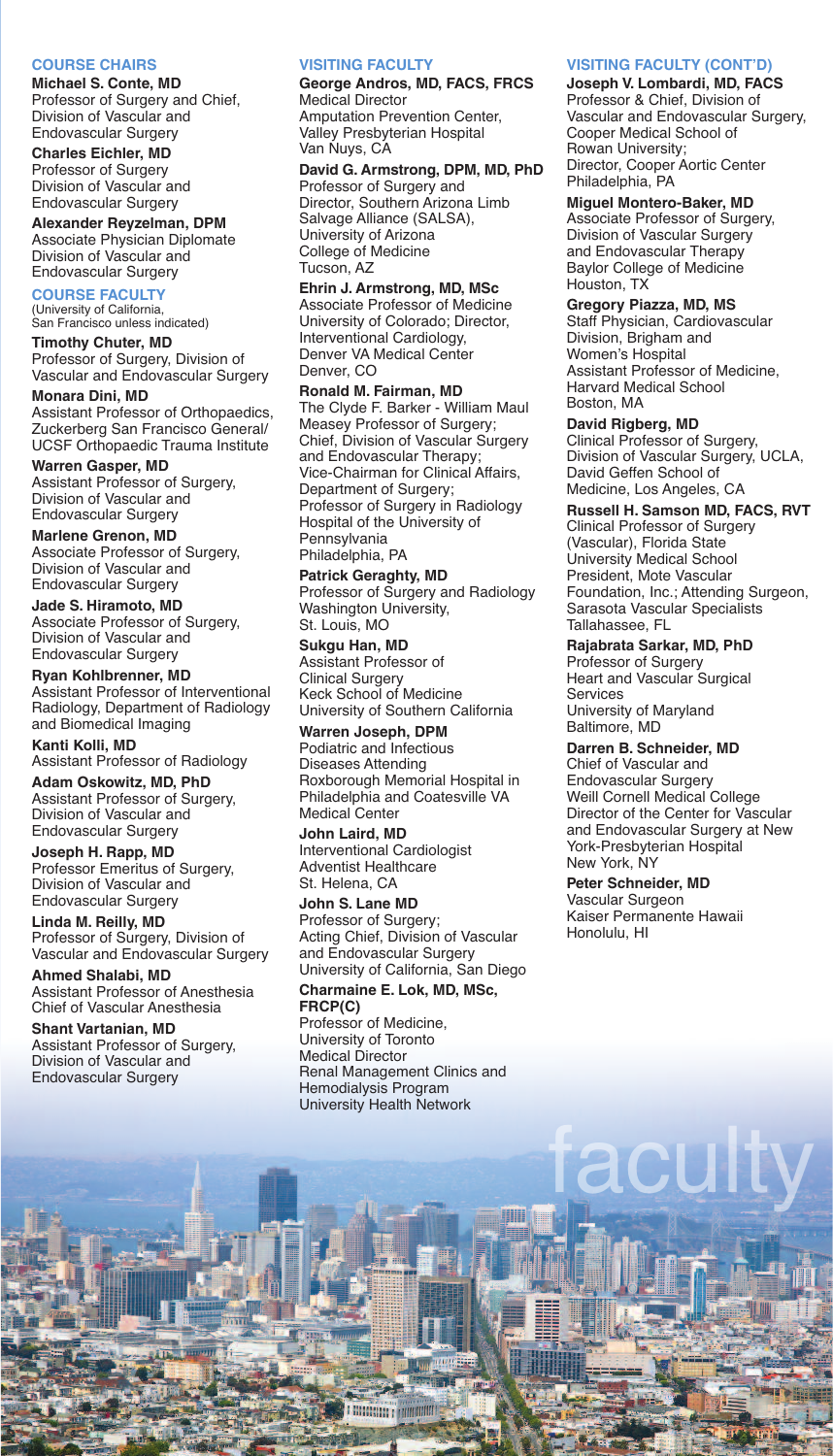## **THURSDAY, APRIL 19, 2018**

| 7:00 am  | <b>Registration and Continental Breakfast</b>                                                                                                                                                       |                      |
|----------|-----------------------------------------------------------------------------------------------------------------------------------------------------------------------------------------------------|----------------------|
| 8:00     | <b>Welcome and Introductions</b>                                                                                                                                                                    | Michael S. Conte, MD |
|          | <b>ABDOMINAL AORTA • Moderators: Warren Gasper, MD, and John Lane, MD</b>                                                                                                                           |                      |
| 8:10     | <b>Current Guidelines for Management of AAA</b>                                                                                                                                                     | Warren Gasper, MD    |
| 8:30     | Step By Step: How I Do EVAR for Ruptured AAA                                                                                                                                                        | Joseph Lombardi, MD  |
| 8:50     | What Does the Data Tell Us About Outcomes of EVAR<br>with Challenging Anatomy?                                                                                                                      | Sukgu Han, MD        |
| 9:05     | The Angulated Neck: I Thought I Could Do This Case,<br>But There is an Endoleak - Now What?                                                                                                         | John Lane, MD        |
| 9:20     | <b>EVAR Under Local/Monitored Anesthesia: Should</b><br>This Be the Standard of Care?                                                                                                               | Ahmed Shalabi, MD    |
| 9:30     | <b>Questions</b>                                                                                                                                                                                    |                      |
| 9:45     | Coffee Break                                                                                                                                                                                        |                      |
|          | THORACIC AORTA • Moderators: Linda Reilly, MD, and Ronald Fairman, MD                                                                                                                               |                      |
| 10:15    | <b>Current Guidelines for TAA and Aortic Dissections</b>                                                                                                                                            | Darren Schneider, MD |
| 10:35    | New Treatments for TBAD: Petticoats, Sac Embolization,<br>and Coils - Do These Really Help or Just Increase<br><b>Device Cost?</b>                                                                  | Joseph Lombardi, MD  |
| 10:50    | How to Salvage the Failing TEVAR                                                                                                                                                                    | Darren Schneider, MD |
| 11:05    | <b>IMH/Penetrating Ulcers/Saccular Aneurysms:</b><br>How to Manage and When to Intervene                                                                                                            | Sukgu Han, MD        |
| 11:20    | New Technology for Ascending Aorta and Arch Repair:<br>What's on the Horizon                                                                                                                        | Timothy Chuter, MD   |
| 11:30    | <b>Binkley Visiting Professorship Lecture: TBA</b>                                                                                                                                                  | Ronald Fairman, MD   |
|          |                                                                                                                                                                                                     |                      |
| 12:00 pm | <b>OPTIONAL WORKING LUNCH: Challenging Aortic Cases</b><br>Moderators: Michael Conte, MD and Ronald Fairman, MD<br>Panel: Timothy Chuter, MD/Sukgu Han, MD/Joseph Lombardi, MD/Darren Schneider, MD |                      |
|          | <b>CAROTID AND AV ACCESS • Moderators: Charles Eichler, MD, and Joseph Rapp, MD</b>                                                                                                                 |                      |
| 1:30     | <b>Current Guidelines for Treatment of Carotid Artery Disease</b>                                                                                                                                   | John Lane, MD        |
| 1:45     | <b>Transcervical Carotid Stenting: Patient Selection,</b><br><b>Techniques, and Results</b>                                                                                                         | Peter Schneider, MD  |
| 1:55     | <b>Asymptomatic Carotid Stenosis: with All of the New Drugs,</b><br>Do We Need to Operate on These Patients?                                                                                        | Joseph Rapp, MD      |
| 2:10     | <b>How I Approach Patients With Both Proximal Common</b><br><b>Carotid and Carotid Bifurcation Disease</b>                                                                                          | Peter Schneider, MD  |
| 2:25     | <b>Current Guidelines for Hemodialysis Access</b>                                                                                                                                                   | Charmaine Lok, MD    |
| 2:40     | <b>Current Management Options for Steal Syndrome</b>                                                                                                                                                | John Lane, MD        |
| 2:50     | DCB for Fistula Salvage: Where Does It Fit in My Algorithm                                                                                                                                          | Charles Eichler, MD  |
| 3:00     | The Lok Score is Accurate: Why Don't We Use It?                                                                                                                                                     | Charmaine Lok, MD    |
| 3:15     | <b>Questions</b>                                                                                                                                                                                    |                      |
| 3:25     | Coffee Break                                                                                                                                                                                        |                      |
|          | THE VASCULAR PRACTICE IN 2018 • Moderators: Jade Hiramoto, MD, and David Rigberg, MD                                                                                                                |                      |
| 3:45     | Free Standing Angio Suites: How to Balance Productivity,<br><b>Reimbursement, and Conflict of Interest</b>                                                                                          | David Rigberg, MD    |
| 4:05     | Radiation Safety: How Can We Reduce Risk?                                                                                                                                                           | Ryan Kohlbrenner, MD |
| 4:25     | How to Make Technology Work for Your Vascular Practice<br>and Benefit Your Patients                                                                                                                 | Charles Eichler, MD  |
| 4:40     | <b>Branding your Vascular Practice: Principles of</b><br><b>Effective Marketing</b>                                                                                                                 | Russell Samson, MD   |

# program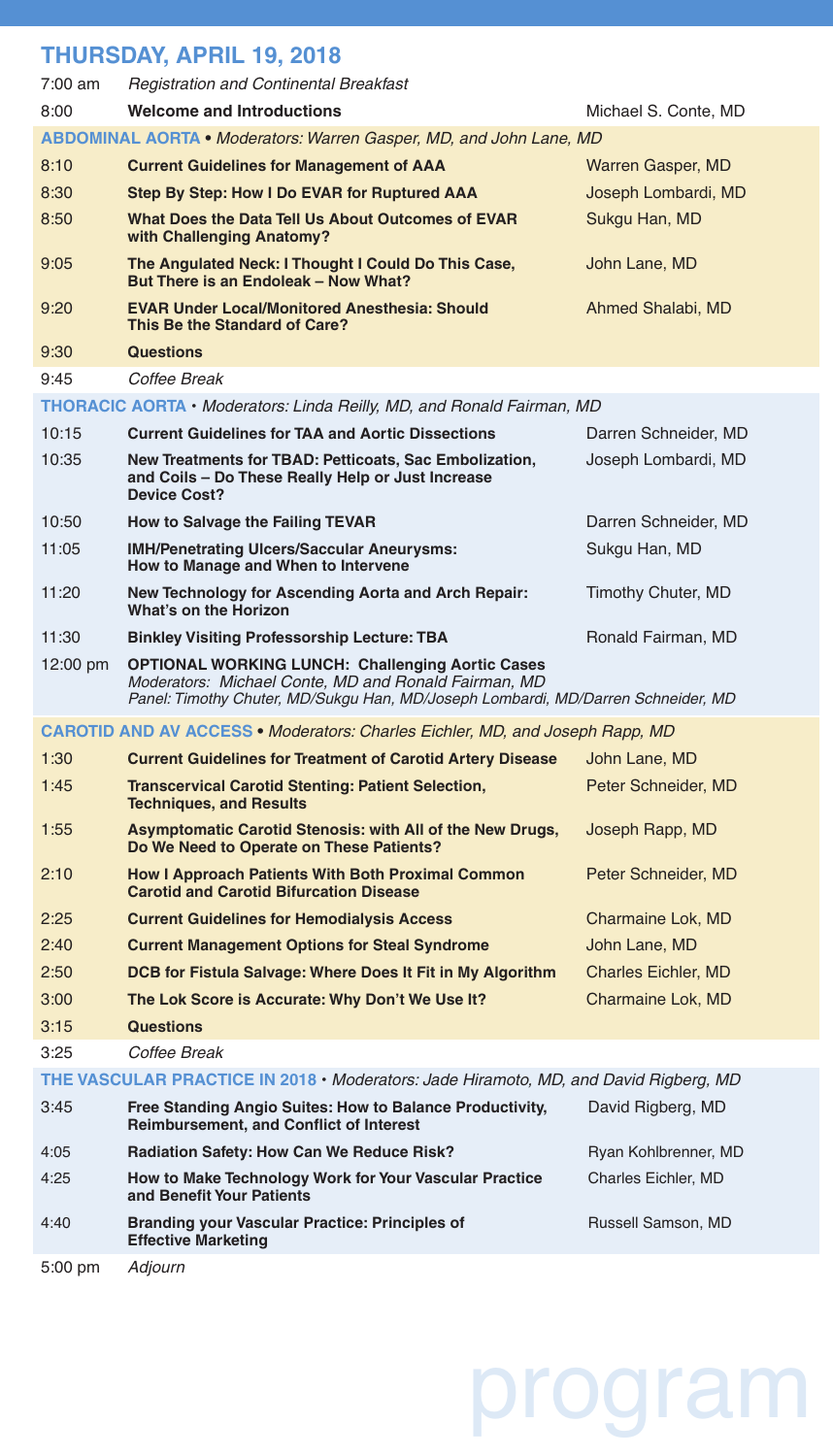# **FRIDAY, APRIL 20, 2018**<br>7:30 am **Registration and Continent**

7:30 am *Registration and Continental Breakfast*

|          | <u>Hogistialion and Obininghiai Dicamast</u>                                                                                                                                                                          |                                               |
|----------|-----------------------------------------------------------------------------------------------------------------------------------------------------------------------------------------------------------------------|-----------------------------------------------|
|          | <b>CLAUDICATION PART I • Moderators: Marlene Grenon, MD and Ehrin Armstrong, MD</b>                                                                                                                                   |                                               |
| 8:00     | <b>Guidelines for Treatment of Claudication</b>                                                                                                                                                                       | Patrick Geraghty, MD                          |
| 8:20     | <b>Supervised Exercise Therapy: How to Start a Program</b>                                                                                                                                                            | Marlene Grenon, MD                            |
| 8:40     | <b>Medical Treatment For Claudication: What Works and What's on</b><br>The Horizon?                                                                                                                                   | Ehrin Armstrong, MD                           |
| 9:00     | Vascular Imaging in The Claudicant: Are we Doing too<br>Many Tests and Does this Promote Invasive Treatment?                                                                                                          | Rajabrata Sarkar, MD                          |
| 9:20     | <b>Questions</b>                                                                                                                                                                                                      |                                               |
| 9:45     | Coffee Break                                                                                                                                                                                                          |                                               |
|          | <b>CLAUDICATION PART II • Moderators: Shant Vartanian, MD and David Rigberg, MD</b>                                                                                                                                   |                                               |
| 10:00    | <b>Endovascular Treatment of Aortoiliac Occlusive Disease:</b><br>What's in My Toolbox in 2018                                                                                                                        | Jade Hiramoto, MD                             |
| 10:15    | Surgical Treatment of AIOD in 2018: Who Gets It?                                                                                                                                                                      | David Rigberg, MD                             |
| 10:30    | Debate: This is My Approach to Treatment of the Claudicant                                                                                                                                                            |                                               |
|          | with Femoral-Popliteal Disease<br>We Are Doing Too Much Interventions<br>We Are Undertreating People with Disability                                                                                                  | Russell Samson, MD<br>Peter Schneider, MD     |
| 11:00    | Popliteal/Tibial Interventions: Is It ever Appropriate for<br>Claudication?                                                                                                                                           | Miguel Montero-Baker, MD                      |
| 11:20    | <b>Re-Intervention for Claudication: Is This Effective or</b><br>a Slippery Slope?                                                                                                                                    | Patrick Geraghty, MD                          |
| 11:40    | <b>Questions</b>                                                                                                                                                                                                      |                                               |
| 12:00 pm | <b>OPTIONAL WORKING LUNCH: Challenging Claudication Cases</b><br>Moderator: Patrick Geraghty, MD/Rajabrata Sarkar, MD, PhD<br>Panel: David Rigberg, MD / Russell Samson, MD / Peter Schneider, MD/Shant Vartanian, MD |                                               |
|          | <b>VENOUS DISEASE • Adam Oskowitz, MD, PhD and Rajabrata Sarkar, MD, PhD</b>                                                                                                                                          |                                               |
| 1:15     | <b>Current Guidelines for the Treatment of Acute DVT</b>                                                                                                                                                              | Rajabrata Sarkar, MD, PhD                     |
| 1:30     | Debate: Acute DVT: We Can Expand Our Indications to Treat<br>More Patients with the New Thrombectomy Devices                                                                                                          |                                               |
|          | Pro<br>Con                                                                                                                                                                                                            | Kanti Kolli, MD<br>Gregory Piazza, MD         |
| 1:50     | How Do We Evaluate and When Do We Treat Iliac<br><b>Venous Disease?</b>                                                                                                                                               | Adam Oskowitz, MD, PhD                        |
| 2:10     | With All the New Drugs, This is How I Treat Acute DVT and<br><b>Superficial Phlebitis</b>                                                                                                                             | Gregory Piazza, MD                            |
| 2:30     | <b>Clinical Scenarios in Venous Disease: Consults for the Panel</b><br><b>Moderator: Charles Eichler, MD</b><br>Panel: Kanti Kolli, MD/Adam Oskowitz, MD, PhD/Gregory Piazza, MD/Rajabrata Sarkar, MD, PhD            |                                               |
| 3:00     | Coffee Break                                                                                                                                                                                                          |                                               |
|          | <b>HANDS-ON WORKSHOPS</b>                                                                                                                                                                                             |                                               |
| 3:15     | <b>1. Closure Devices</b><br>2. Retrograde Access                                                                                                                                                                     | Warren Gasper, MD<br>Miguel Montero-Baker, MD |

i.

**3. Varicose Vein Rx** David Rigberg, MD/

5:00 pm *Course Reception*

Shant Vartanian, MD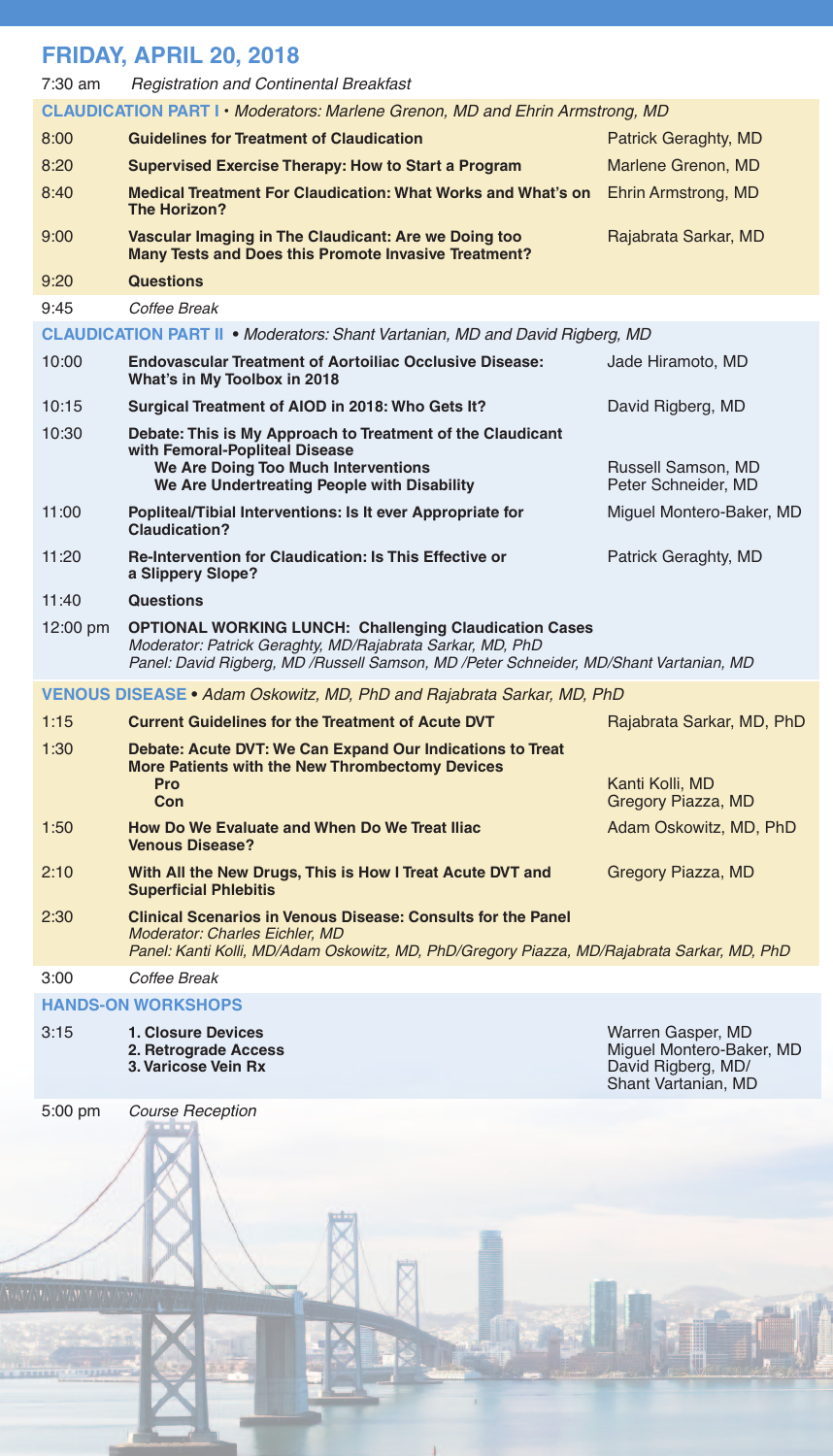# **SATURDAY, APRIL 21, 2018**

| 7:30 am  | <b>Registration and Continental Breakfast</b>                                                                                                                                                                                               |                                              |
|----------|---------------------------------------------------------------------------------------------------------------------------------------------------------------------------------------------------------------------------------------------|----------------------------------------------|
|          | <b>LIMB SALVAGE MINI-SYMPOSIUM</b>                                                                                                                                                                                                          |                                              |
| 8:00     | <b>Limb Salvage Mini-Symposium Welcome and Introductions</b>                                                                                                                                                                                | Michael S. Conte, MD                         |
|          | CRITICAL LIMB ISCHEMIA/LIMB SALVAGE I · Moderator: Monara Dini, DPM and<br>Warren Joseph, DPM                                                                                                                                               |                                              |
| 8:10     | <b>Global Guidelines for the Treatment of Limb</b><br><b>Threatening Ischemia</b>                                                                                                                                                           | Michael S. Conte, MD                         |
| 8:30     | Can This Foot be Saved? Will It be Functional?                                                                                                                                                                                              | Monara Dini, DPM<br>Alexander Reyzelman, DPM |
| 8:50     | <b>Wound Management in the Diabetic Foot: What Products</b><br><b>Are Most Effective?</b>                                                                                                                                                   | David Armstrong, DPM, MD,<br><b>PhD</b>      |
| 9:10     | <b>Measurement of Perfusion: Current Limitations and</b><br><b>Novel Technologies</b>                                                                                                                                                       | Miguel Montero-Baker, MD                     |
| 9:30     | <b>Understanding Angiosomes in Limb Salvage: How I Use</b><br>It to Define Treatment                                                                                                                                                        | Shant Vartanian, MD                          |
| 9:45     | <b>Antibiotics for the Treatment of Osteomyelitis</b>                                                                                                                                                                                       | Warren Joseph, DPM                           |
| 10:00    | <b>Break</b>                                                                                                                                                                                                                                |                                              |
|          | LIMB SALVAGE II . Joseph Rapp, MD, and George Andros, MD                                                                                                                                                                                    |                                              |
| 10:15    | Open Bypass for Limb Salvage: What are the Options When<br>There is No Saphenous Vein                                                                                                                                                       | Russell Samson, MD                           |
| 10:35    | This is My Approach to the Rx of BTK Disease for CLI                                                                                                                                                                                        | Shant Vartanian. MD                          |
| 10:55    | <b>Debate: Atherectomy</b><br>A Key Component of My Treatment of Patients with CLI<br>A Waste of Time and Money                                                                                                                             | John Laird, MD<br>Patrick Geraghty, MD       |
| 11:20    | <b>Limb Salvage Mini-Symposium Keynote Address:</b><br>Global Guidelines for the Treatment of Diabetic Foot Infection                                                                                                                       | Warren Joseph, DPM                           |
| 11:50    | <b>Questions</b>                                                                                                                                                                                                                            |                                              |
| 12:00 pm | <b>OPTIONAL WORKING LUNCH: Challenging Limb Salvage/Wound Healing Cases</b><br>Moderators: George Andros, MD/Alexander Reyzelman, DPM<br>Panel: David Armstrong, DPM, MD, PhD/Michael Conte, MD/John Laird, MD/<br>Miguel Montero-Baker, MD |                                              |
|          | <b>LIMB SALVAGE III • Michael Conte, MD, and Alexander Reyzelman, DPM</b>                                                                                                                                                                   |                                              |
| 1:00     | Foot Surgery and Revascularization: Optimizing the<br><b>Sequence and Timing</b>                                                                                                                                                            | David Armstrong, DPM, MD,<br>PhD.            |
| 1:20     | Inframalleolar Disease: When and How to Intervene -<br><b>Does It Really Work?</b>                                                                                                                                                          | John Laird, MD                               |
| 1:40     | <b>CLI Team: Does It Improve Outcomes or Streamline Care?</b>                                                                                                                                                                               | Ehrin Armstrong, MD                          |
| 2:00     | <b>CLI Team: the UCSF Experience</b>                                                                                                                                                                                                        | Alexander Reyzelman, DPM                     |
| 2:15     | <b>Questions</b>                                                                                                                                                                                                                            |                                              |

2:30 pm *Adjourn*

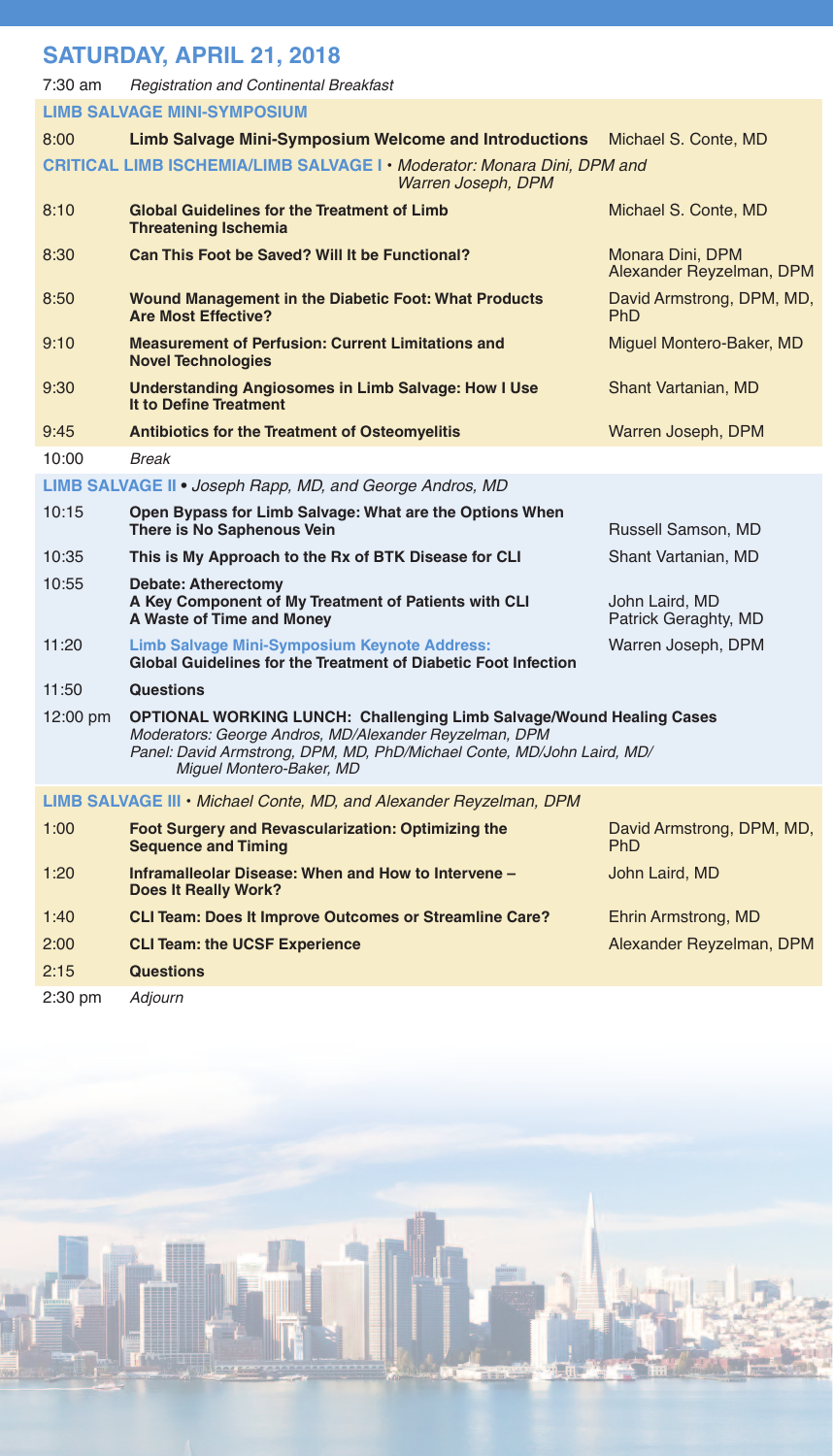| For more information or to register online visit our<br><b>B</b> Printed on Recycled Paper<br>REGISTER TODAY                          | ಸ<br>You may also reach us by calling the Office of CME<br>$(415)$ 476-4251 or emailing: info@ocme.ucsf.edu<br>website at cme.ucsf.edu<br>Office of Continuing Medical Education<br>Jniversity of California, San Francisco<br>3333 California Street<br>San Francisco, CA<br>94143-0742<br><b>VISU18003</b><br>Suite 450<br>0569                                                                                                                                                                            |                                                                                                                                                                                                                                                                                                                                                                                                                                                                                                                                                                                                                                                                                                                                                                                                                                  |
|---------------------------------------------------------------------------------------------------------------------------------------|--------------------------------------------------------------------------------------------------------------------------------------------------------------------------------------------------------------------------------------------------------------------------------------------------------------------------------------------------------------------------------------------------------------------------------------------------------------------------------------------------------------|----------------------------------------------------------------------------------------------------------------------------------------------------------------------------------------------------------------------------------------------------------------------------------------------------------------------------------------------------------------------------------------------------------------------------------------------------------------------------------------------------------------------------------------------------------------------------------------------------------------------------------------------------------------------------------------------------------------------------------------------------------------------------------------------------------------------------------|
| <b>GENERAL INFORMATION</b><br><b>HOW TO ENROLL</b><br>Tuition*: \$650<br>\$525<br>\$525<br>\$425<br>\$1000<br>\$175<br>\$150<br>\$100 | Advance registration closes at 10am on April 18, 2018<br><b>Practicing Physicians</b><br>Northern California Vascular<br><b>Society Members</b><br><b>CPMA Members</b><br>Nurses/ Pharmacists/Allied Health<br>Professionals/Residents/Fellows<br>Industry<br>April 21, 2018 LIMB SALVAGE<br><b>MINI-SYMPOSIUM ONLY</b><br><b>Practicing Physicians</b><br>Northern California Vascular<br>Society Members and CPMA<br><b>Members</b><br>Nurses/Allied Health Professionals/<br>Non-UCSF Residents & Fellows | Please check our website for up-to-date information<br>on the course: cme.ucsf.edu<br><b>On-Site Registration:</b> Generally we are able to<br>accommodate on-site registration at our courses<br>however pre-registration is preferred to ensure that<br>we are prepared for your attendance.<br><b>REFUND POLICY</b><br>Cancellations received in writing before April 16,<br>2018 will be refunded, less a \$75 administrative fee<br>No refunds will be made on cancellations received<br>after that date.<br><b>CONFERENCE LOCATION</b><br>Enjoy San Francisco's renowned attractions such<br>as the historic cable cars, shopping in Union Square<br>or visit San Francisco's culinary hub at the Ferry<br>Building.<br>Parc 55 San Francisco, A Hilton Hotel is just steps<br>from Union Square and the Theatre District. |
| <b>GREENER MEETING</b>                                                                                                                | We're saving paper! The syllabus will be available                                                                                                                                                                                                                                                                                                                                                                                                                                                           | A block of guestrooms has been reserved at the<br>special UCSF conference rate of \$299/night.                                                                                                                                                                                                                                                                                                                                                                                                                                                                                                                                                                                                                                                                                                                                   |
|                                                                                                                                       | electronically one week prior to the course.                                                                                                                                                                                                                                                                                                                                                                                                                                                                 | You are urged to make your reservations early. The<br>cut off date is March 28, 2018, or until the group<br>room block is filled. After this date, rooms will be                                                                                                                                                                                                                                                                                                                                                                                                                                                                                                                                                                                                                                                                 |
| AmEx or check.<br><b>REGISTER VIA:</b>                                                                                                | Payment may be made by Visa, MasterCard,                                                                                                                                                                                                                                                                                                                                                                                                                                                                     | provided on a space-available basis only. To make<br>hotel reservations go to cme.ucsf.edu and click on                                                                                                                                                                                                                                                                                                                                                                                                                                                                                                                                                                                                                                                                                                                          |
| Online: cme.ucsf.edu                                                                                                                  |                                                                                                                                                                                                                                                                                                                                                                                                                                                                                                              | the hotel link in the Travel & Lodging section of the<br>course webpage.                                                                                                                                                                                                                                                                                                                                                                                                                                                                                                                                                                                                                                                                                                                                                         |
| Mail:                                                                                                                                 | Complete course registration form<br>and send with payment to:<br><b>UCSF Office of CME</b>                                                                                                                                                                                                                                                                                                                                                                                                                  | By staying at the host hotel, you help UCSF meet its<br>contractual obligations and keep registration fees                                                                                                                                                                                                                                                                                                                                                                                                                                                                                                                                                                                                                                                                                                                       |
|                                                                                                                                       | P.O. Box 45368                                                                                                                                                                                                                                                                                                                                                                                                                                                                                               | reasonable.<br>AIR TRANSPORTATION AND RENTAL CAR                                                                                                                                                                                                                                                                                                                                                                                                                                                                                                                                                                                                                                                                                                                                                                                 |

N AND RENTAL CAR UCSF has negotiated special fares with airlines and car rental agencies. Please visit the TRAVEL AND LODGING section on the course webpage at **cme.ucsf.edu** for more information and discount codes.

# general info about registration status, please call UCSF's CME Registration Office at (415) 476-5808.

#### **TION**

| Mail:  | Complete course registration form<br>and send with payment to:            |
|--------|---------------------------------------------------------------------------|
|        | <b>UCSF Office of CME</b>                                                 |
|        | P.O. Box 45368                                                            |
|        | San Francisco, CA 94143-0368                                              |
| Fax:   | Fax completed registration form to:<br>(415) 502-1795 (be sure to include |
|        | your credit card number)                                                  |
| Phone: | To register by phone or to inquire                                        |
|        | about registration status, please call                                    |
|        | <b>UCSF's CME Registration Office at</b>                                  |